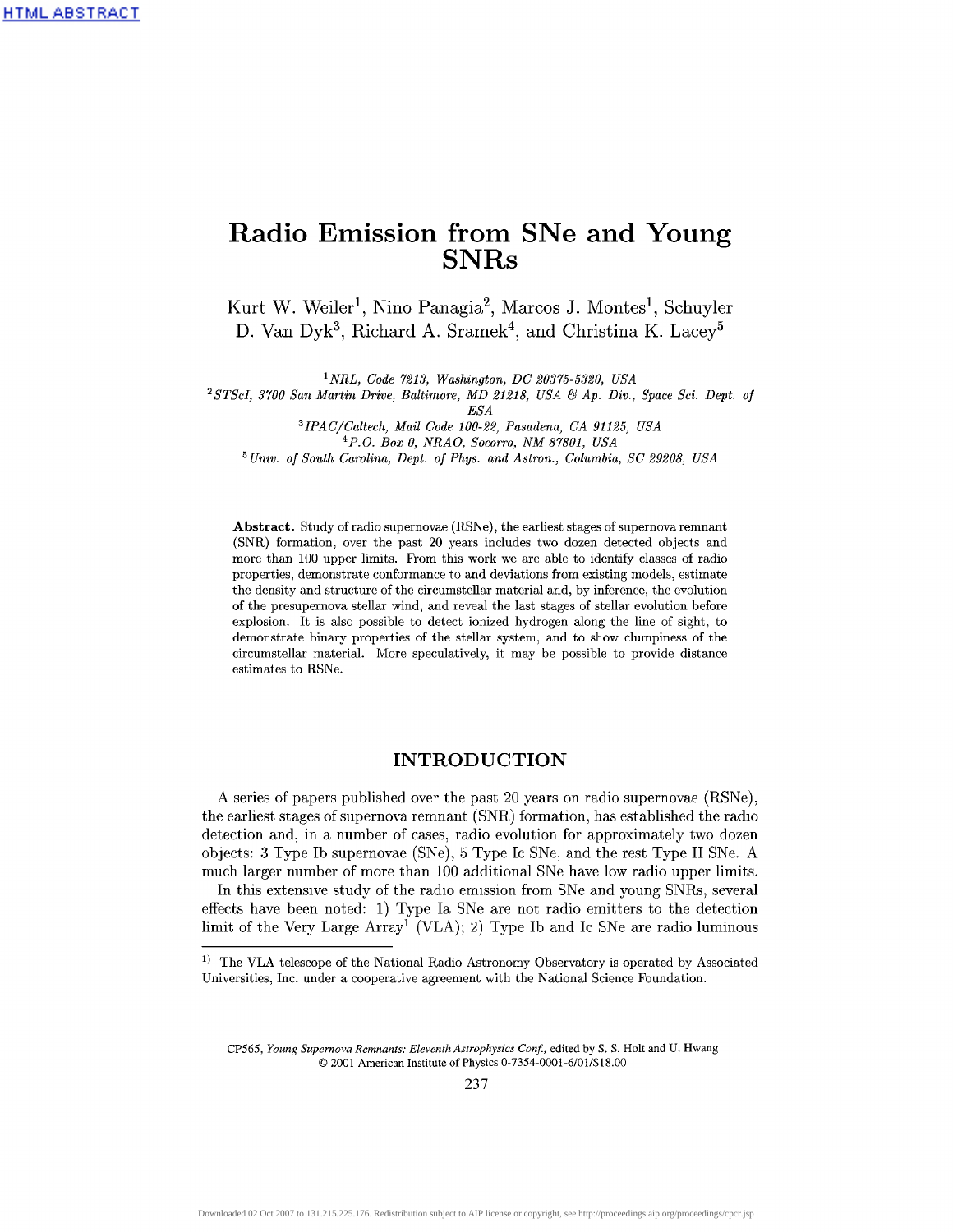with steep spectral indices (generally  $\alpha < -1$ ;  $S \propto \nu^{+\alpha}$ ) and a fast turn-on/turnoff, usually peaking at 6 cm near or before optical maximum; and 3) Type II SNe show a range of radio luminosities with flatter spectral indices (generally  $\alpha > -1$ ) and a relatively slow turn-on/turn-off, usually peaking at 6 cm significantly after optical maximum. Type Ib and Ic may be fairly homogeneous in some of their radio properties while Type II, as in the optical, are quite diverse.

There are a large number of physical properties of SNe which we can determine from radio observations. VLBI imaging shows the symmetry of the explosion and the local circumstellar medium (CSM), estimates the speed and deceleration of the SN blastwave propagating outward from the explosion and, with assumptions of symmetry and optical line/radio-sphere velocities, allows independent distance estimates to be made (see, e.g.,  $[1,2]$ ). Measurements of the multi-frequency radio light curves and their evolution with time show the density and structure of the CSM, evidence for possible binary companions, dumpiness or filamentation in the presupernova wind, mass-loss rates and changes therein for the presupernova stellar system and, through stellar evolution models, estimates of the ZAMS presupernova stellar mass and the stages through which the star passed on its way to explosion. It has also been proposed by Weiler, *et al.* [3] that the time from explosion to 6 cm radio maximum may be an indicator of the radio luminosity and thus an independent distance indicator for Type II SNe and that Type Ib and Ic SNe may be approximate radio standard candles at 6 cm radio peak flux density.

### **MODELS**

All known RSNe appear to share common properties of: 1) nonthermal synchrotron emission with high brightness temperature; 2) a decrease in absorption with time, resulting in a smooth, rapid turn-on first at shorter wavelengths and later at longer wavelengths; 3) a power-law decline of the flux density with time at each wavelength after maximum flux density (optical depth  $\sim$  1) is reached at that wavelength; and 4) a final, asymptotic approach of spectral index  $\alpha$  ( $S \propto \nu^{+\alpha}$ ) to an optically thin, nonthermal, constant negative value [4,5]. Chevalier [6,7] has proposed that the relativistic electrons and enhanced magnetic field necessary for synchrotron emission arise from the SN blastwave interacting with a relatively high density CSM which has been ionized and heated by the initial UV/X-ray flash. This CSM is presumed to have been established by a constant mass-loss  $(M)$  rate, constant velocity (*w*) wind (*i.e.*,  $\rho \propto r^{-2}$ ) from a massive stellar progenitor or companion. This ionized CSM is the source of some or all of the initial absorption although Chevalier [8] has proposed that synchrotron self-absorption (SSA) may play a role in some objects.

A rapid rise in the observed radio flux density results from a decrease in these absorption processes as the radio emitting region expands and the absorption processes consequently decrease. Weiler, *et al.* [5] have suggested that this CSM can be "clumpy" or "filamentary," leading to a slower radio turn-on, and Montes, *et*

238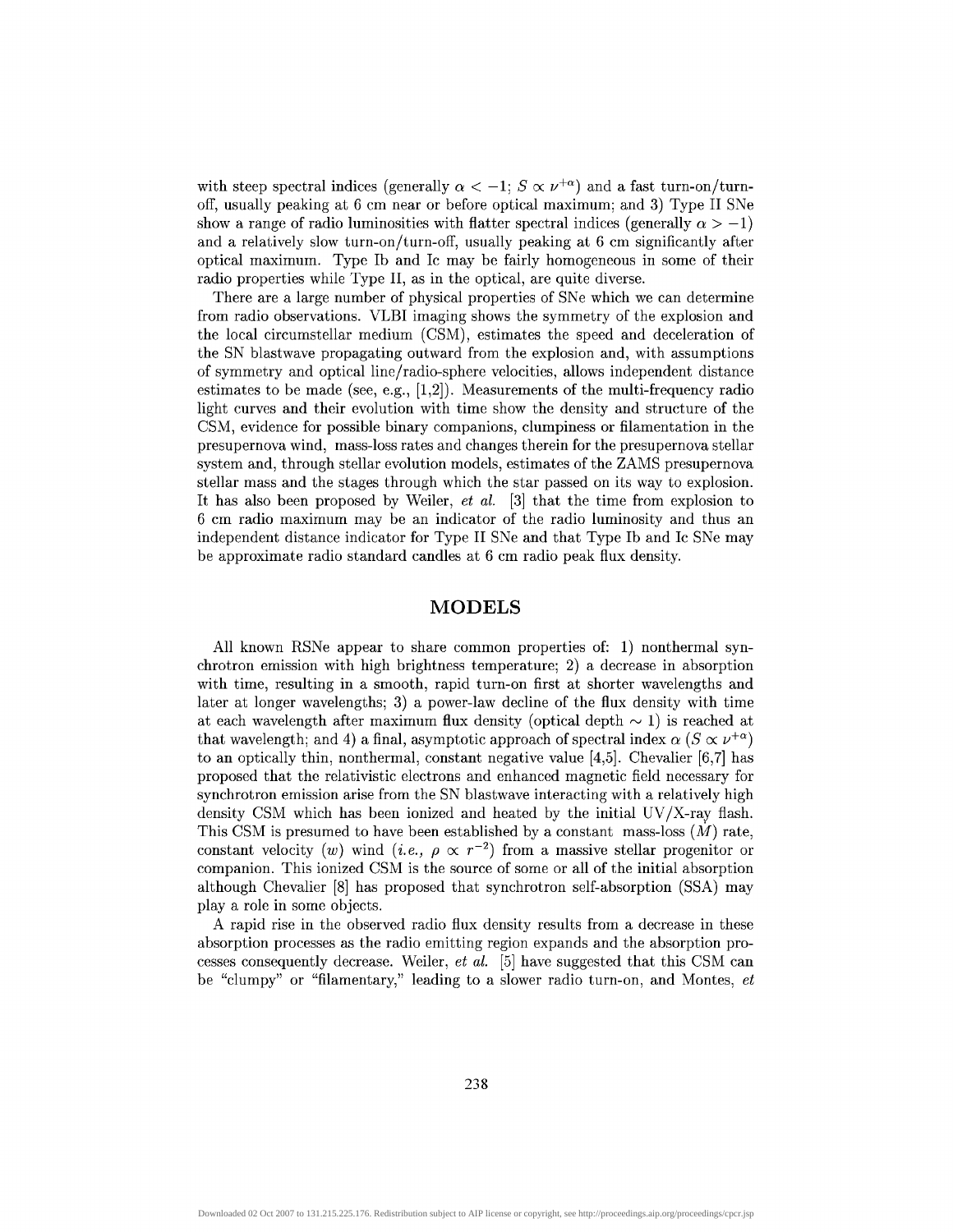*al.* [9] have proposed the possible presence of a distant ionized medium along the line-of-sight which is time independent and can cause a spectral turn-over at low radio frequencies. In addition to clumps or filaments, the CSM may be structured with significant density irregularities such as rings, disks, shells, or gradients.

# **Parameterized Radio Light Curves**

Following [4,5,9], we adopt a parameterized model (N.B.: The notation is extended and rationalized here from previous publications. However, the "old" notation of  $\tau$ ,  $\tau'$ , and  $\tau''$ , which has been used previously, is noted, where appropriate, for continuity.):

$$
S(mJy) = K_1 \left(\frac{\nu}{5 \text{ GHz}}\right)^{\alpha} \left(\frac{t - t_0}{1 \text{ day}}\right)^{\beta} e^{-\tau_{\text{external}}}\left(\frac{1 - e^{-\tau_{\text{CSM}_{\text{clumps}}}}}{\tau_{\text{CSM}_{\text{clumps}}}}\right) \left(\frac{1 - e^{-\tau_{\text{internal}}}}{\tau_{\text{internal}}}\right)
$$
\n(1)

$$
\tau_{\text{external}} = \tau_{\text{CSM}_{\text{uniform}}} + \tau_{\text{distant}} = \tau + \tau'' \tag{2}
$$

$$
\tau_{\text{CSM}_{\text{uniform}}} = \tau = K_2 \left(\frac{\nu}{5 \text{ GHz}}\right)^{-2.1} \left(\frac{t - t_0}{1 \text{ day}}\right)^{\delta} \tag{3}
$$

$$
\tau_{\text{distant}} = \tau'' = K_4 \left(\frac{\nu}{5 \text{ GHz}}\right)^{-2.1} \tag{4}
$$

 $\ddot{ }$ 

$$
\tau_{\text{CSM}_{\text{clumps}}} = \tau' = K_3 \left(\frac{\nu}{5 \text{ GHz}}\right)^{-2.1} \left(\frac{t - t_0}{1 \text{ day}}\right)^{\delta'} \tag{5}
$$

with  $K_1, K_2, K_3$ , and  $K_4$  corresponding, formally, to the flux density  $(K_1)$ , uniform  $(K_2, K_4)$  and clumpy or filamentary  $(K_3)$  absorption, at 5 GHz one day after the explosion date  $t_0$ . The terms  $\tau_{\text{CSM}_{uniform}}$  and  $\tau_{\text{CSM}_{clumps}}$  describe the attenuation of local, uniform CSM and clumpy CSM that are near enough to the SN progenitor that they are altered by the rapidly expanding SN blastwave.  $\tau_\mathrm{CSM_{uniform}}$  is produced by an ionized medium that uniformly covers the emitting source ("uniform external absorption"), and the  $(1 - e^{-\tau_{\text{CSM}}_{\text{clumps}}}) \tau_{\text{CSM}_{\text{clumps}}}^{-1}$  term describes the attenuation produced by an inhomogeneous medium with optical depths distributed, with equal probability, between 0 and  $\tau_{\text{CSM}_{\text{clumps}}}$  ("clumpy absorption"; see Natta & Panagia [10] for a more detailed discussion of attenuation in inhomogeneous media). The  $\tau_{\text{distant}}$  term describes the attenuation produced by a homogeneous medium which uniformly covers the source but is so far from the SN progenitor that it is not affected by the expanding SN blastwave and is constant in time. All absorbing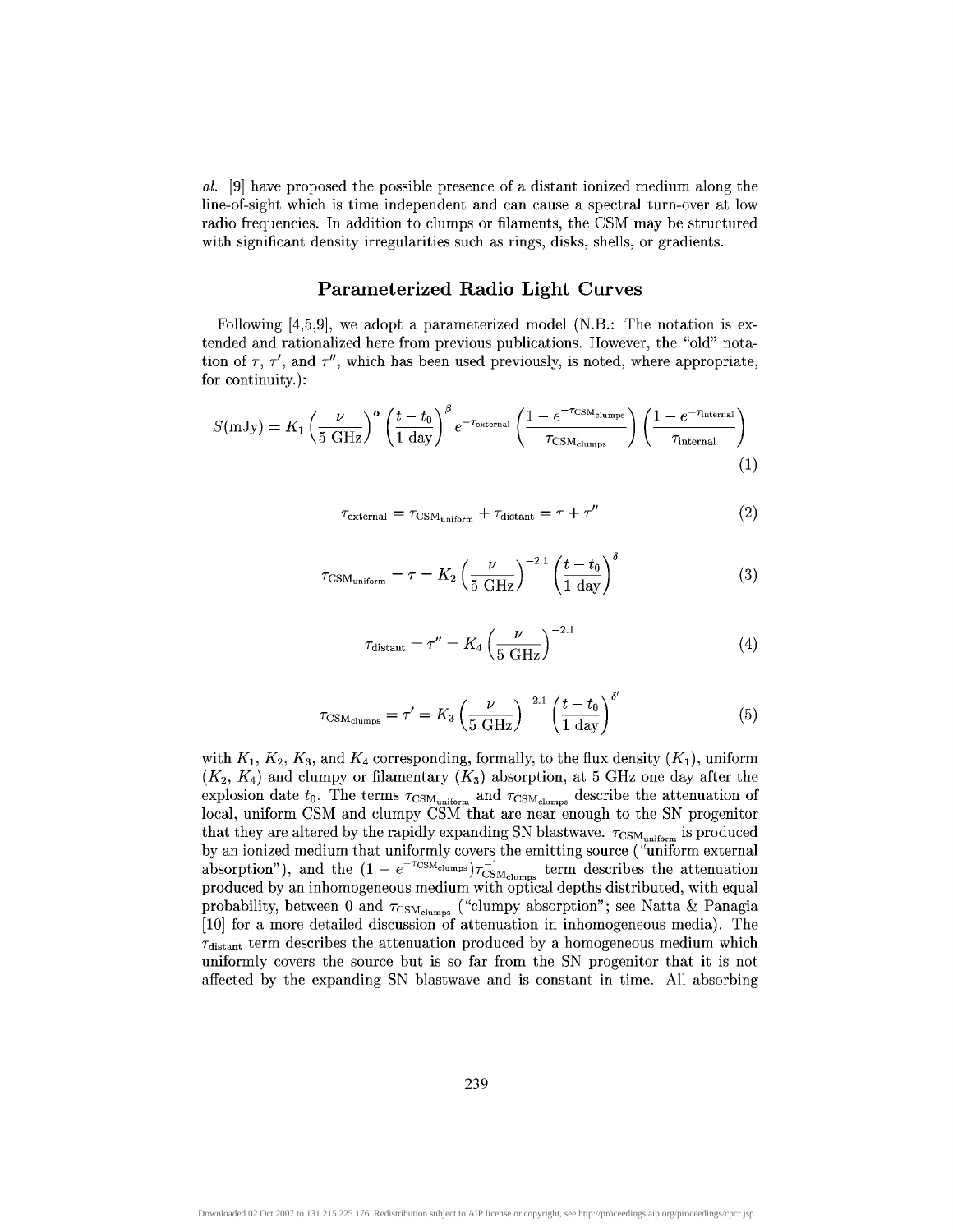media are assumed to be purely thermal, singly ionized gas which absorbs via f-f transitions with frequency dependence  $\nu^{-2.1}$ . The parameters  $\delta$  and  $\delta'$  describe the time dependence of the optical depths for the local uniform and clumpy or filamentary media, respectively.

Since it is physically realistic and may be needed in some RSNe where radio observations have been obtained at early times and high frequencies, we have also included in Eq. 1 the possibility for an internal absorption term. This internal absorption ( $\tau_{\text{internal}}$ ) term may consist of two parts – SSA ( $\tau_{\text{internal}}$ <sub>SSA</sub>), and mixed thermal f-f absorption/non-thermal emission  $(\tau_{\text{internal}_{\text{ff}}})$ :

$$
\tau_{\text{internal}} = \tau_{\text{internal}_{\text{ssa}}} + \tau_{\text{internal}_{\text{ff}}}
$$
\n(6)

$$
\tau_{\text{internal}_{\text{ssa}}} = K_5 \left(\frac{\nu}{5 \text{ GHz}}\right)^{\alpha - 2.5} \left(\frac{t - t_0}{1 \text{ day}}\right)^{\delta''} \tag{7}
$$

$$
\tau_{\text{internal}_{\text{ff}}} = K_6 \left(\frac{\nu}{5 \text{ GHz}}\right)^{-2.1} \left(\frac{t - t_0}{1 \text{ day}}\right)^{\delta^{\prime \prime \prime}} \tag{8}
$$

with  $K_5$  and  $K_6$  corresponding, formally, to the internal, non-thermal  $(\nu^{\alpha-2.5})$  SSA  $(K_5)$  and the internal, mixed with nonthermal emission, thermal  $(\nu^{-2.1})$  free-free absorption  $(K_6)$ , respectively, at 5 GHz one day after the explosion date  $t_0$ . The parameters  $\delta''$  and  $\delta'''$  describe the time dependence of the optical depths for the SSA and f-f internal absorption components, respectively.

A cartoon of the expected structure of an SN and its surrounding media is presented in Fig. 1 (see also, Lozinskaya [11]). The radio emission is expected to arise near the blastwave [12].

# **RESULTS**

The success of the basic parameterization and model description can be seen in the relatively good correspondence between the model fits and the data for all three subtypes of RSNe, *e.g.,* Type Ib SN1983N (Fig. 2a, [13]), Type Ic SN1990B (Fig. 2b, [14]), Type II SN1979C (Fig. 3a, [15]) and Type II SN1980K (Fig. 3b, [16]). (Note that after day  $\sim$  4000, the evolution of the radio emission from both SN1979C and SN1980K deviates from the expected model evolution and that SN1979C shows a sinusoidal modulation in its flux density [17-19].)

# **Mass-Loss Rate**

From the Chevalier [6,7] model, the turn-on of the radio emission for RSNe provides a measure of the presupernova mass-loss rate to wind velocity ratio *(M/w}.*

240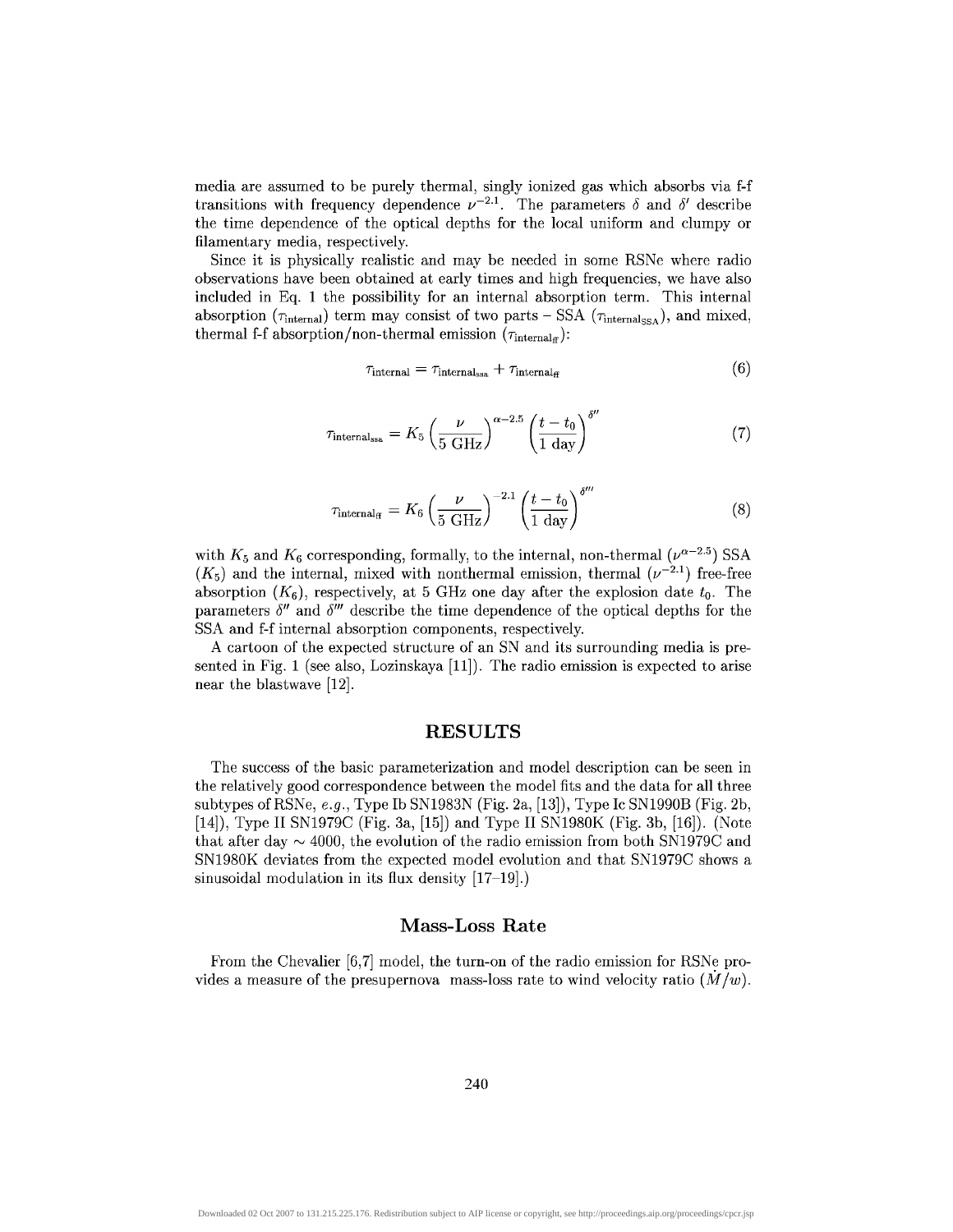

**FIGURE 1.** Cartoon, not to scale, of the SN and its shocks along with the stellar wind established CSM and more distant ionized material. The radio emission is thought to arise near the blastwave. The expected locations of the several absorbing terms in Eqs.  $1-8$  are illustrated.



**FIGURE 2.** Type Ib SN1983N (left, 2a, [13]) at 6 cm (4.9 GHz; *squares, solid line)* and 20 cm (1.5 GHz; *stars, dashed line)* and Type Ic SN1990B (right, 2b, [14]) at 3.4 cm (8.4 GHz; *circles, solid line),* 6 cm (4.9 GHz; *squares, dashed line),* and 20 cm (1.5 GHz; *stars, dash-dot line).*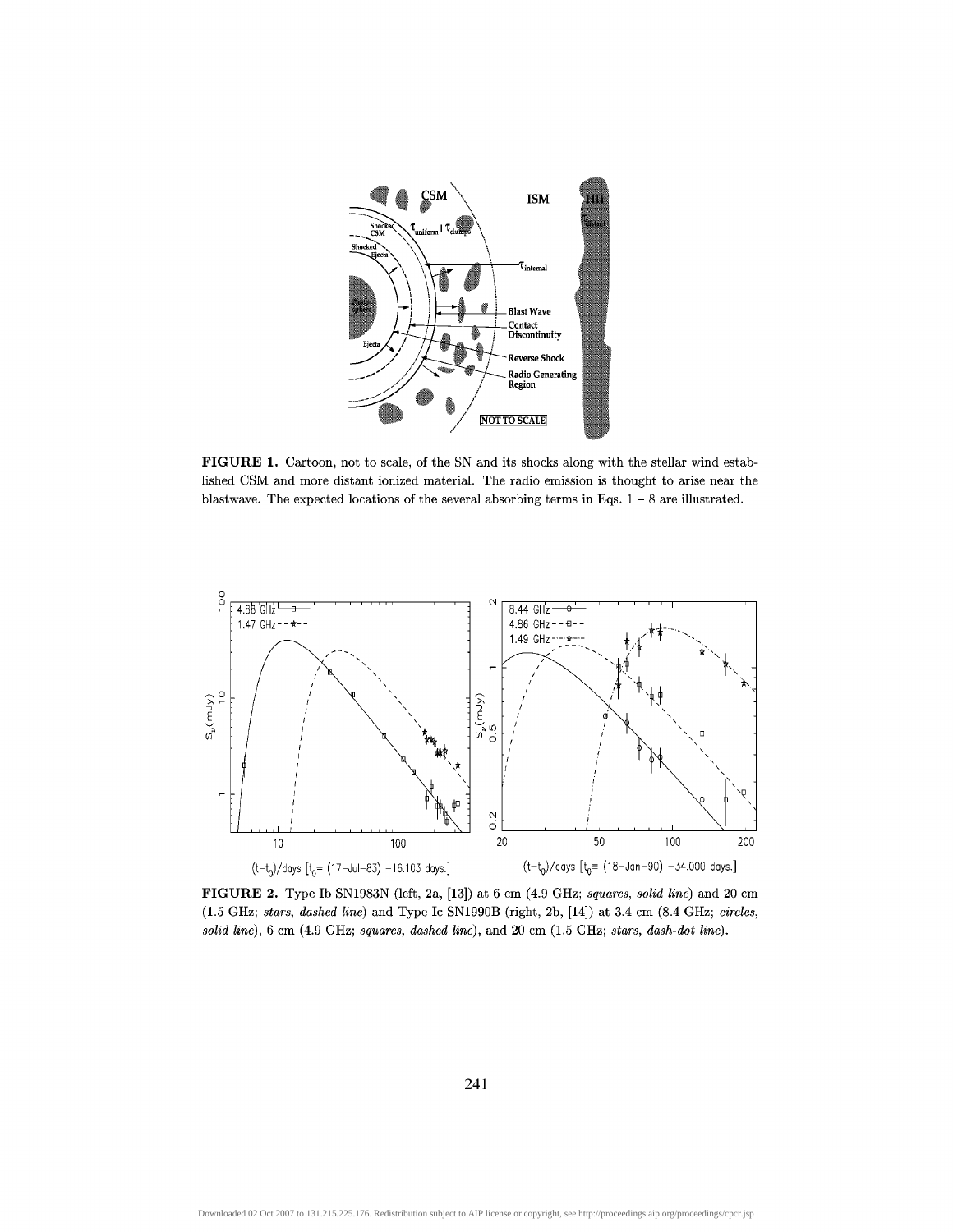

**FIGURE 3.** Type II SN1979C (left, 3a, [15]) at 2 cm (14.9 GHz; *crossed circles, solid line),* 6 cm (4.9 GHz; *squares, dash-dot line),* and 20 cm (1.5 GHz; *stars, dotted line)* (For discussion of the increase in the radio flux density after day  $\sim$ 4000 and the sinusoidal modulation of the radio emission, see [15,17-19]) and Type II SN1980K (right, 3b, [16]) at 6 cm (4.9 GHz; *squares, solid line),* and 20 cm (1.5 GHz; *stars, dashed line)* (For discussion of the sharp drop in flux density after day  $\sim$  4000, see [16].).

For the case in which the external absorption is entirely due to a uniform medium, using the formulation of Weiler, *et al.* [4] Eq. 16, we can write

$$
\frac{\dot{M}(\text{M}_{\odot} \text{ yr}^{-1})}{(w/10 \text{ km s}^{-1})} = 3 \times 10^{-6} \tau_{CSM_{\text{uniform}}}^{0.5} \ m^{-1.5} \left(\frac{v_i}{10^4 \text{ km s}^{-1}}\right)^{1.5} \times \left(\frac{t_i}{45 \text{ days}}\right)^{1.5} \left(\frac{t}{t_i}\right)^{1.5m} \left(\frac{T}{10^4 \text{ K}}\right)^{0.68} \tag{9}
$$

Since the appearance of optical lines for measuring SN ejecta velocities is often delayed, we arbitrarily take  $t_i = 45$  days. Because our observations have shown that, generally,  $0.8 \le m \le 1.0$   $(m = -\delta/3, [4])$  and, from Eq. 9,  $\dot{M} \propto t_i^{1.5(1-m)}$ , the dependence of the calculated mass-loss rate on the date  $t_i$  of the initial ejecta velocity measurement is weak,  $\dot{M} \propto t_i^{<0.3}$ . Thus, we can take the best optical or VLBI velocity measurements available without worrying about the deviation of their exact measurement epoch from the assumed 45 days after explosion. For convenience, and because many SN measurements indicate velocities of  $\sim 10,000$ km s<sup>-1</sup>, we take  $v_i = 10,000 \text{ km s}^{-1}$ . We also adopt values of  $T = 20,000 \text{ K}$ ,  $w = 10$  km s<sup>-1</sup> (which is appropriate for a RSG wind) and, generally from our best fits to SN radio data,  $t = (t_{6cm \text{ peak}} - t_0)$  days,  $\tau_{CSM_{uniform}}$  from Eq. 3, and m from  $m = -\delta/3$ . With these assumptions, mass-loss rates,  $\dot{M}$ , can be calculated.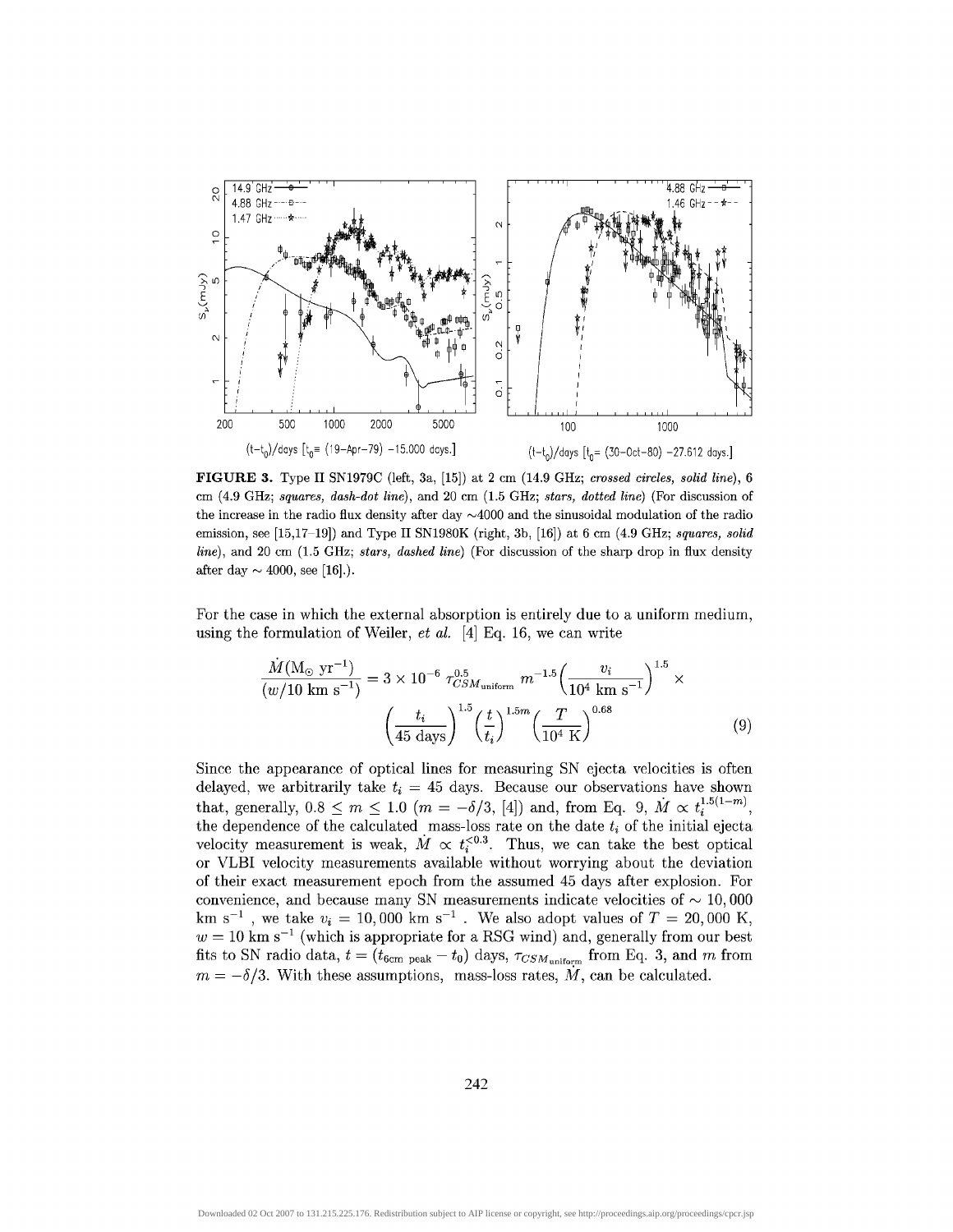From Eq. 9 and its modification for inclusion of a clumpy CSM (see the following Section) the mass-loss rates from SN progenitors are generally estimated to be  $\sim 10^{-6}$   ${\rm M}_\odot$  yr<sup>-1</sup> for Type Ib and Ic SNe and  $\sim 10^{-4}$   ${\rm M}_\odot$  yr<sup>-1</sup> for Type II SNe. For the specific case of SN1993J, where detailed radio observations are available starting only a few days after explosion, Van Dyk, *et al* [20] find evidence for a changing mass-loss rate for the presupernova star which was as high as  $\sim 10^{-4}$  M<sub>o</sub> yr<sup>-1</sup> approximately 1000 years before explosion and decreased to  $\sim 10^{-5}$  M<sub>o</sub> yr<sup>-1</sup> just before explosion.

### **dumpiness of the Presupernova Wind**

In their study of the radio emission from SN1986J, Weiler, Panagia, & Sramek [5] found that the simple Chevalier [6,7] model could not describe the relatively slow turn-on. They therefore added terms described mathematically by  $\tau_{\text{CSM}_{\text{clumps}}}$ in Eqs. 1 and 5. This extension greatly improved the quality of the fit and was interpreted by [5] to represent the possible presence of filamentation or dumpiness in the CSM. Such a dumpiness in the wind material was again required for modeling the radio data from SN1988Z [21] and SN1993J [20]. Since that time, evidence for filamentation in the envelopes of SNe has also been found from optical and UV observations (see, e.g., [22,23]).

# **Binary Systems**

In the process of analyzing a full decade of radio measurements from SN1979C, [17,18] found evidence for a significant, quasi-periodic, variation in the amplitude of the radio emission at all wavelengths of  $\sim$  15 % with a period of 1575 days or  $\sim$  4.3 years (see Fig. 3a at age  $<$  4000 days). They interpreted the variation as due to a minor ( $\sim 8\%$ ) density modulation, with a period of  $\sim 4000$  years, on the larger, relatively constant presupernova stellar mass-loss rate. Since such a long period is inconsistent with most models for stellar pulsations, they concluded that the modulation may be produced by interaction of a binary companion in an eccentric orbit with the stellar wind from the presupernova star.

This concept was strengthened by more detailed calculations for a binary model from Schwarz & Pringle [19]. Since that time, the presence of binary companions has been suggested for the progenitors of SN1993J [24] and SN1994I [25], indicating that binaries may be common in presupernova systems.

# **HII Along the Line-of-Sight**

A reanalysis of the radio data for SN1978K from Ryder, *et al.* [26] clearly shows flux density evolution characteristic of normal Type II SNe. Additionally, the data indicate the need for a time-independent, free-free absorption component. Montes,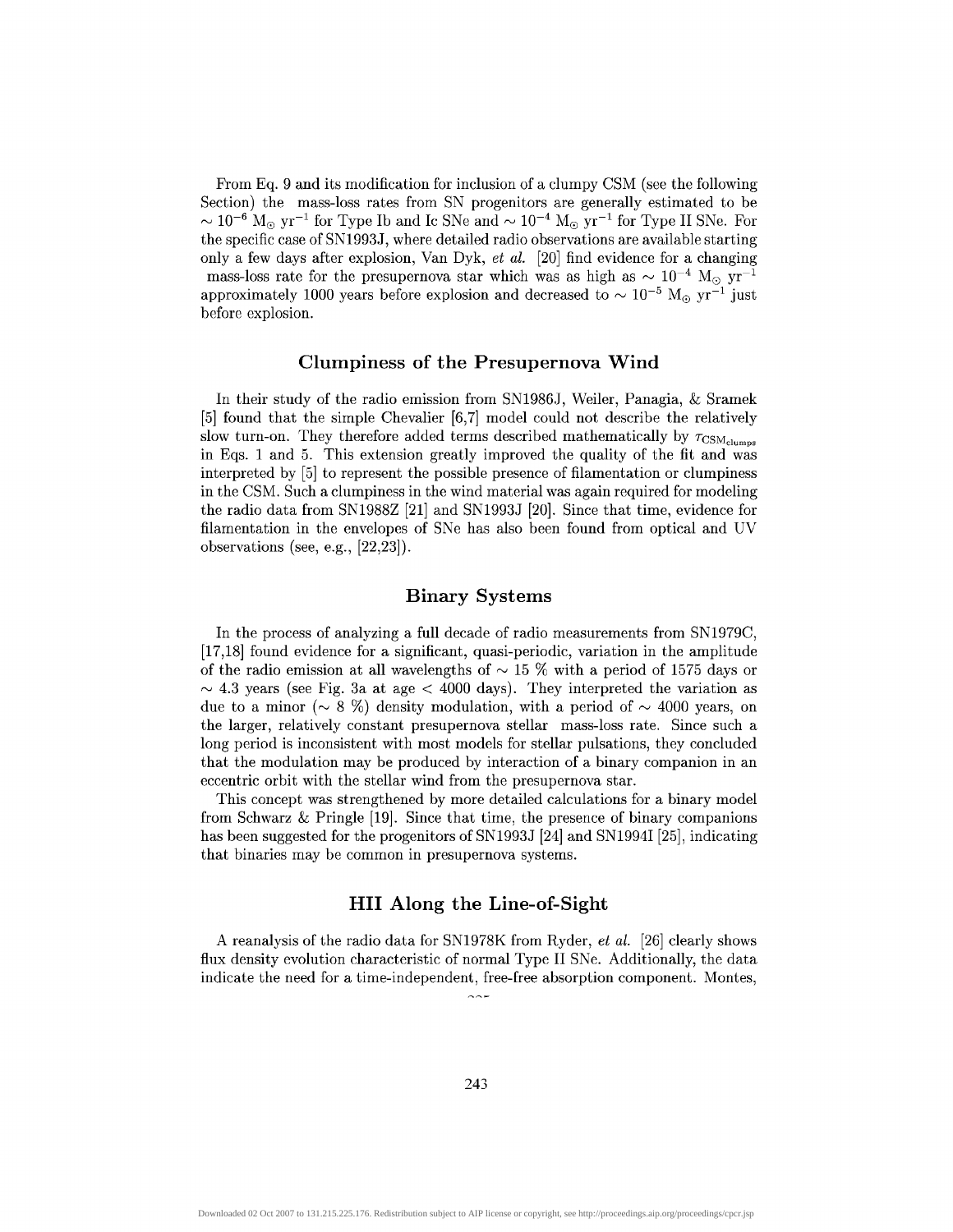*et al.* [9] interpret this constant absorption term as indicative of the presence of HII along the line-of-sight to SN1978K, perhaps as part of an HII region or a distant circumstellar shell associated with the SN progenitor. SN1978K had already been noted by [26] for its lack of optical emission lines broader than a few thousand km  $s^{-1}$  since its discovery in 1990, indeed suggesting the presence of slowly moving circumstellar material.

To determine the nature of this absorbing region, a high-dispersion spectrum of SN1978K at the wavelength range 6530 - 6610 A was obtained by Chu, *et al.* [27]. The spectrum shows not only the moderately broad  $H\alpha$  emission of the SN ejecta, but also narrow nebular H $\alpha$  and [N II] emission. The high [N II] 6583/H $\alpha$  ratio of  $0.8 - 1.3$  suggests that this radio absorbing region is a stellar ejecta nebula.

# **Rapid Presupernova Stellar Evolution**

SN radio emission that preserves its spectral index while deviating from the standard model is taken to be evidence for a change of the average circumstellar density behavior from the canonical  $r^{-2}$  law expected for a presupernova wind with a constant mass-loss rate,  $\dot{M}$ , and a constant wind velocity,  $w$ . Since the radio luminosity of a SN is proportional to  $(M/w)^{(\gamma-7+12m)/4}$  [6] or, equivalently, to the same power of the circumstellar density (since  $\rho_{\text{CSM}} \propto M/w$ ), a measure of the deviation from the standard model provides an indication of deviation of the circumstellar density from the  $r^{-2}$  law. Monitoring the radio light curves of RSNe also provides a rough estimate of the time scale of deviations in the presupernova stellar wind density. Since the SN blastwave travels through the CSM roughly 1,000 times faster than the stellar wind velocity which established the CSM ( $v_{\text{blastwave}} \sim$ 10,000 km s<sup>-1</sup> vs.  $w_{wind} \sim 10$  km s<sup>-1</sup>), one year of radio light curve monitoring samples roughly 1000 years of stellar wind evolution.

# **Sphericity of an SN Explosion**

It has often been suggested that SN explosions are non-spherical, and there is evidence in a number of stellar systems for jets, lobes, and other directed massloss phenomena. Also, the presence of polarization in the optical light from SNe (including SN1993J) has been interpreted for non-sphericity (see, *e.g.,* [28]) and probably the most obvious evidence for non-spherical structure in an SN system is the very prominent inner ring around SN1987A. However, our most direct evidence for the structure of at least the blastwave from an SN explosion and the CSM with which it is interacting is from VLBI measurements on SN1993J. A series of images taken by Marcaide, *et al.* [1] over a period of two years from 1994 September through 1996 October show only a very regular ring shape indicative of a relatively spherical blastwave expanding into a relatively uniform CSM. The cause of such apparently conflicting results is still to be resolved.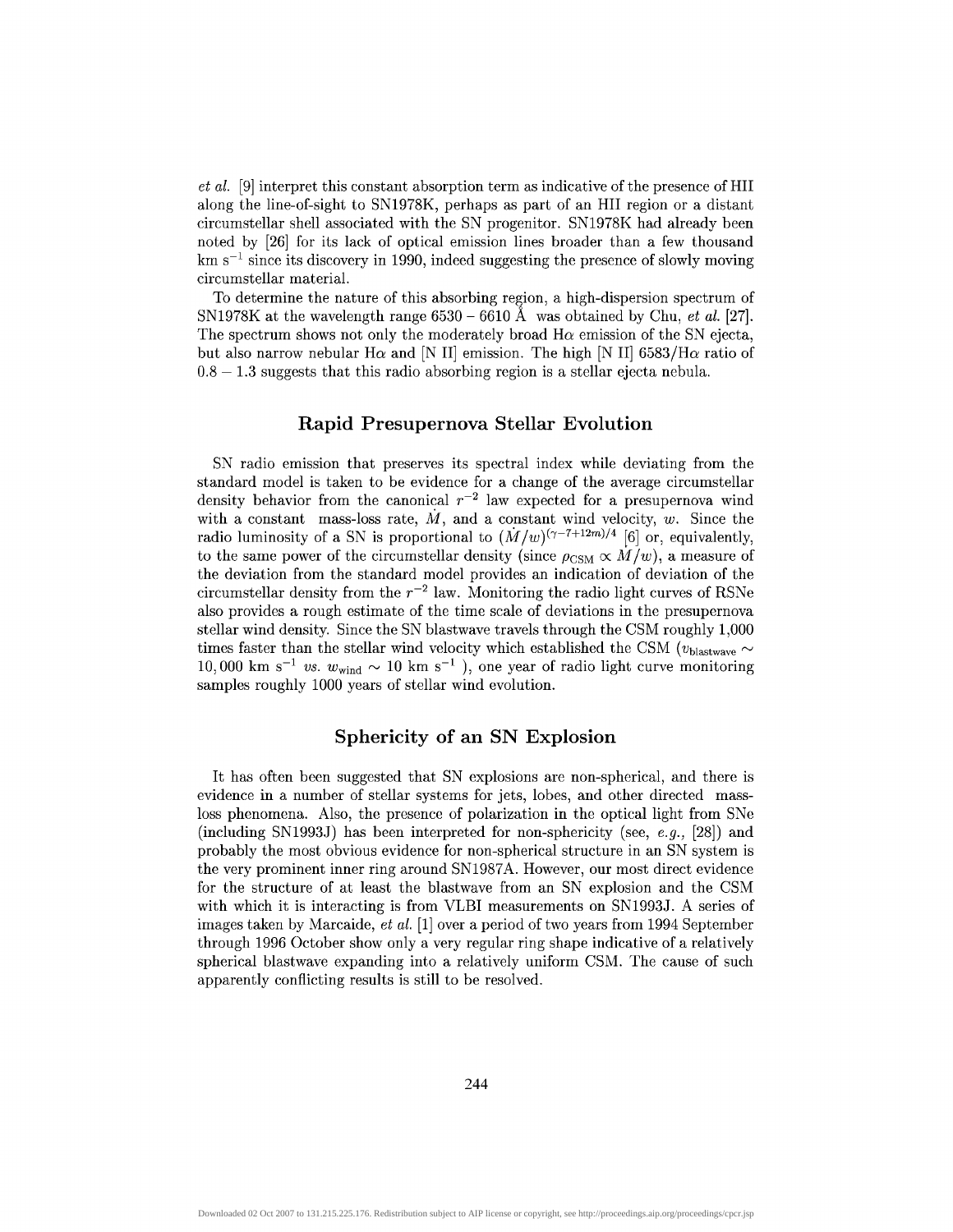## **Deceleration of Blastwave Expansion**

Radio studies also offer the only possibility for measuring the deceleration of the blastwave from the SN explosion. So far, this has been directly possible for two objects, SN1987A and SN1993J, although in some cases the deceleration can be estimated from model fitting to the radio light curves. Manchester, *et al.* [29] have shown that the blastwave from the explosion of SN1987A traveled through the tenuous medium of the bubble created by the high speed wind of its BSG progenitor at an average speed of  $\sim$ 10% of the speed of light ( $\sim$  35,000 km s<sup>-1</sup>), but has decelerated dramatically to only  $\sim 3,000$  km s<sup>-1</sup> since it has reached the inner edge of the prominent optical ring.

Marcaide, *et al.* [1], through the use of VLBI techniques, have been able to follow the expansion of the radio shell of SN1993J in detail, and also find that it is starting to decelerate, although the deceleration is not nearly as dramatic as that seen for SN1987A. While the expansion speed of SN1993J is quite high at  $\sim 15,000$  $km s^{-1}$  [1], the deceleration is much more gradual than that of SN1987A.

# **Peak Radio Luminosities and Distances**

Long-term monitoring of the radio emission from SNe shows that the radio light curves evolve in a systematic fashion with a distinct peak flux density (and thus, in combination with a distance, a peak spectral luminosity) at each frequency and a well-defined time from explosion to that peak. Studying these two quantities at 6 cm wavelength, peak spectral luminosity  $(L_{6cm\ peak})$  and time after explosion date  $(t_0)$  to reach that peak  $(t_{6cm\ peak} - t_0)$ , Weiler, *et al.* [3] find that they appear related. In particular, based on five objects, Type Ib and Ic SNe may be approximate radio standard candles with a peak 6 cm spectral luminosity of

$$
L_{6cm\ peak} \approx 1.3 \times 10^{27} \text{ erg s}^{-1} \text{ Hz}^{-1}
$$
 (10)

and, based on 17 objects, Type II SNe appear to obey a relation

$$
L_{6 \text{ cm peak}} \simeq 6.0 \times 10^{23} (t_{6 \text{ cm peak}} - t_0)^{1.5} \text{ erg s}^{-1} \text{Hz}^{-1}
$$
 (11)

with time measured in days. (Note that the constants in Eqs. 10 and 11 are slightly different from those determined by [3] since there are now more objects available for inclusion.) If these relations are supported by further observations, they provide a means for determining distances to SNe, and thus to their parent galaxies, from purely radio continuum observations.

KWW, & MJM wish to thank the Office of Naval Research (ONR) for the 6.1 funding supporting this research. Additional information and data on radio emission from SNe can be found on http://rsd-www.nrl.navy.mil/7214/weiler/and linked pages.